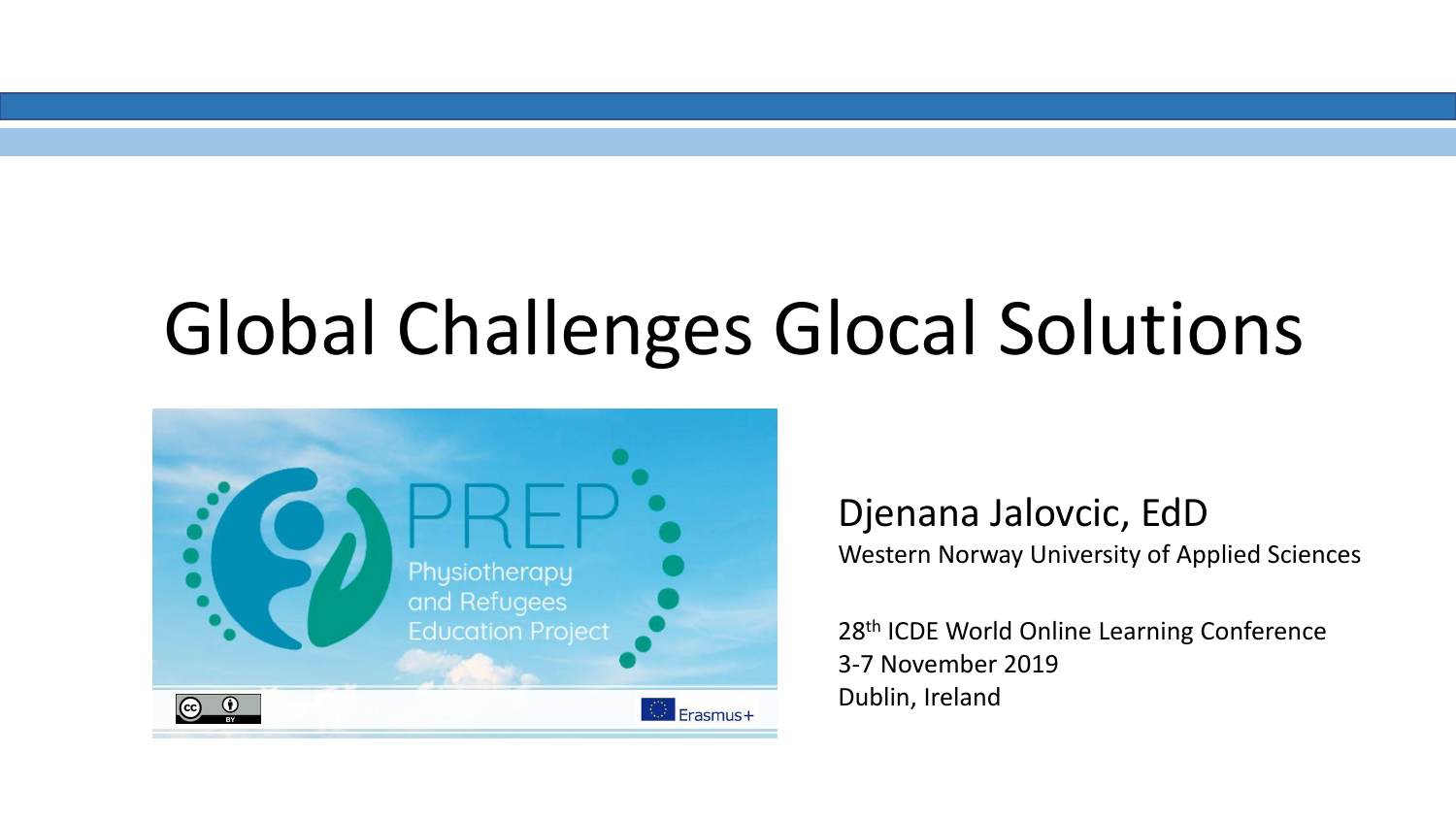

# 25,900,000

Refugees in the world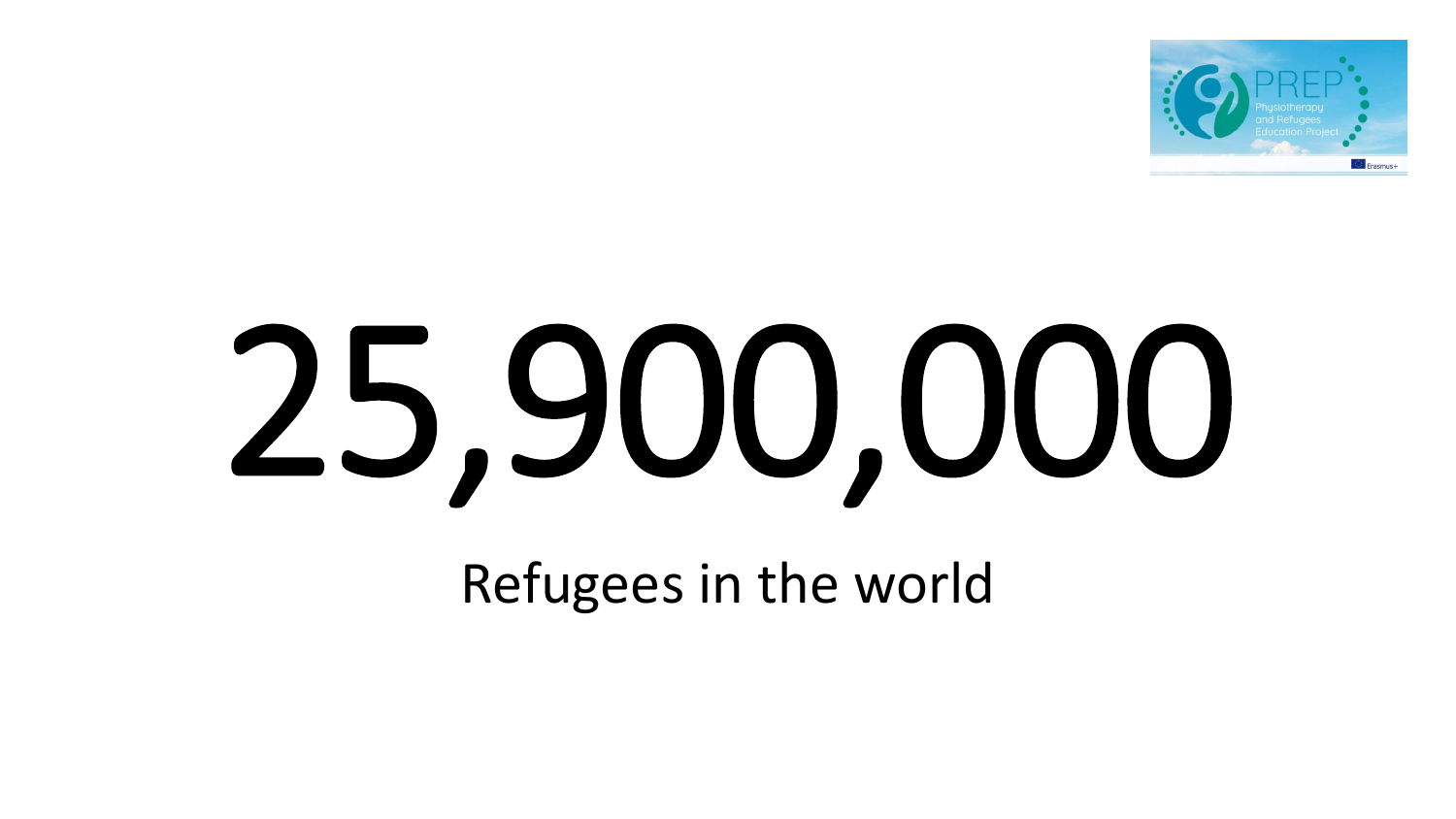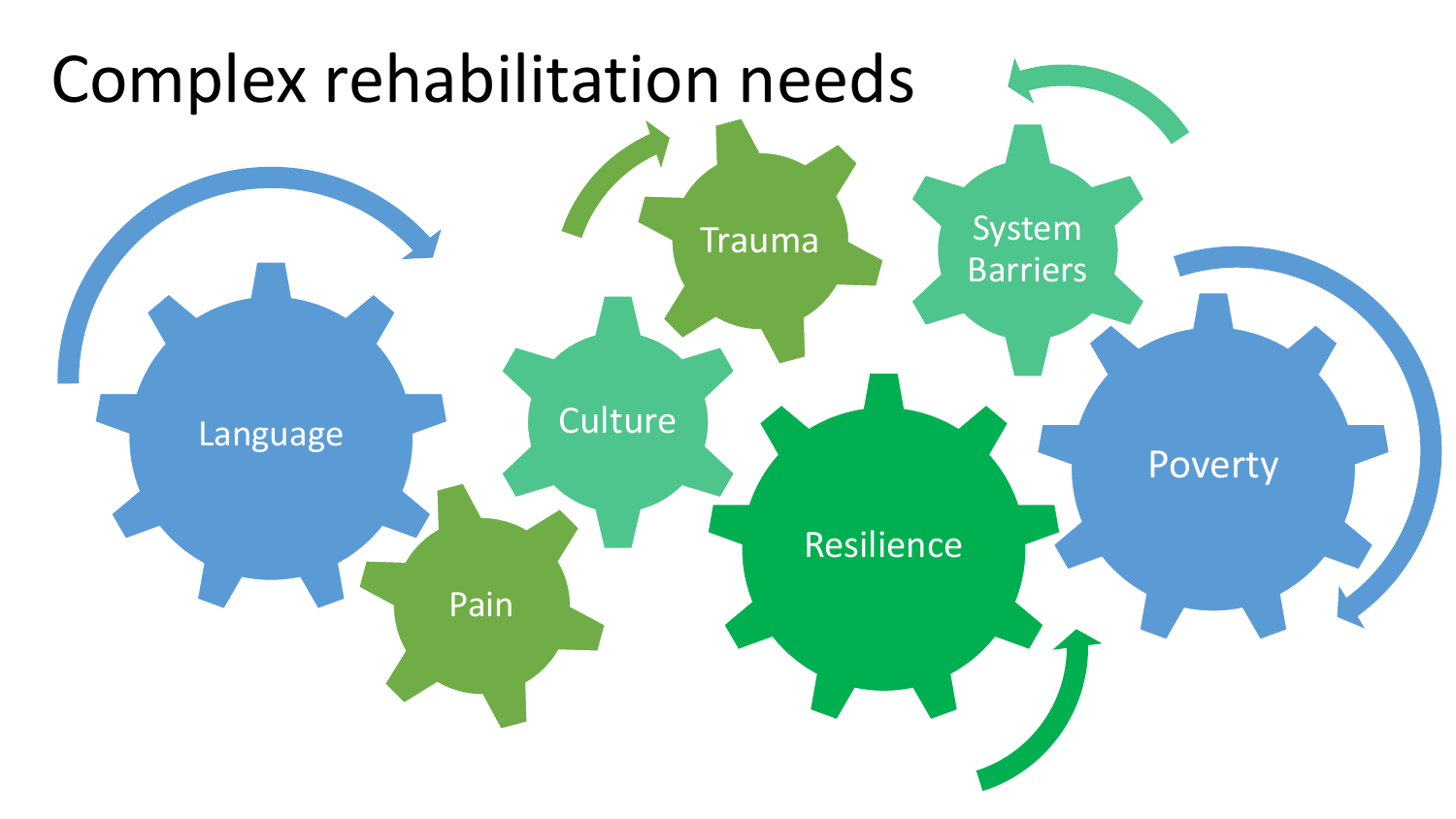While there is an increasing demand for physiotherapy services among refugees, physiotherapists do not feel well prepared to address their complex rehabilitation needs.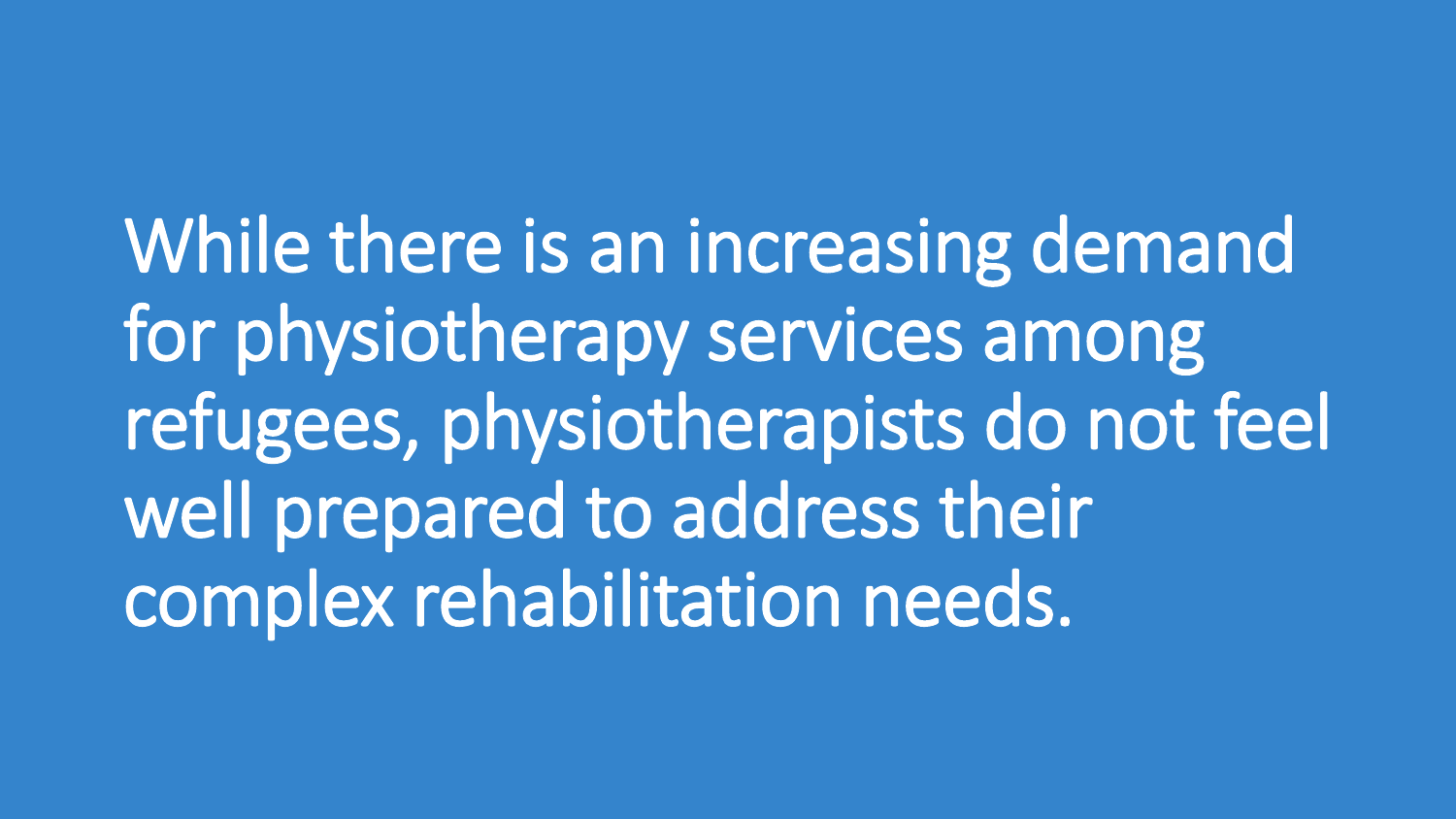## Who?



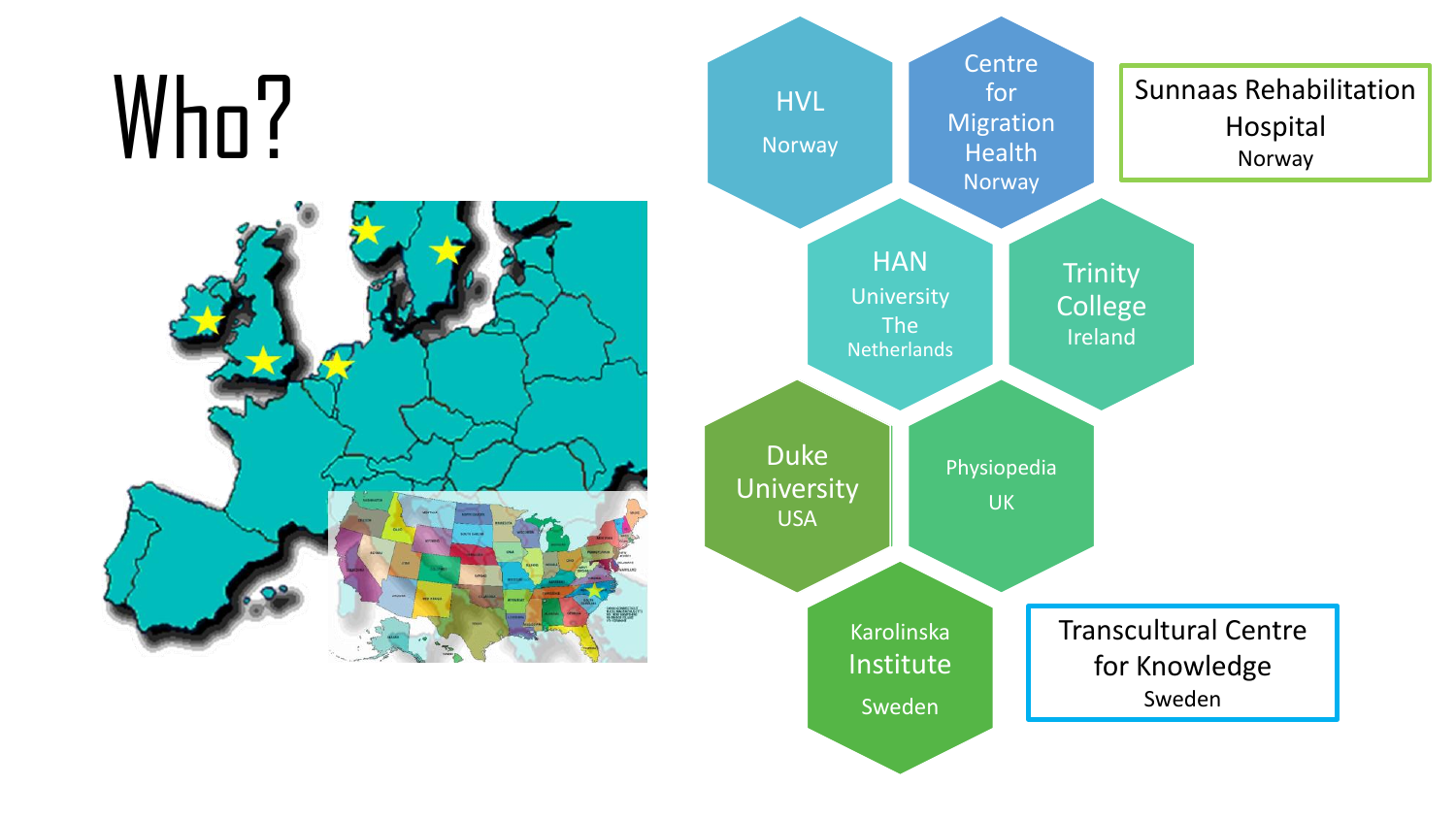#### What competences do PTs need to provide optimal services for refugees?



Needed PT competences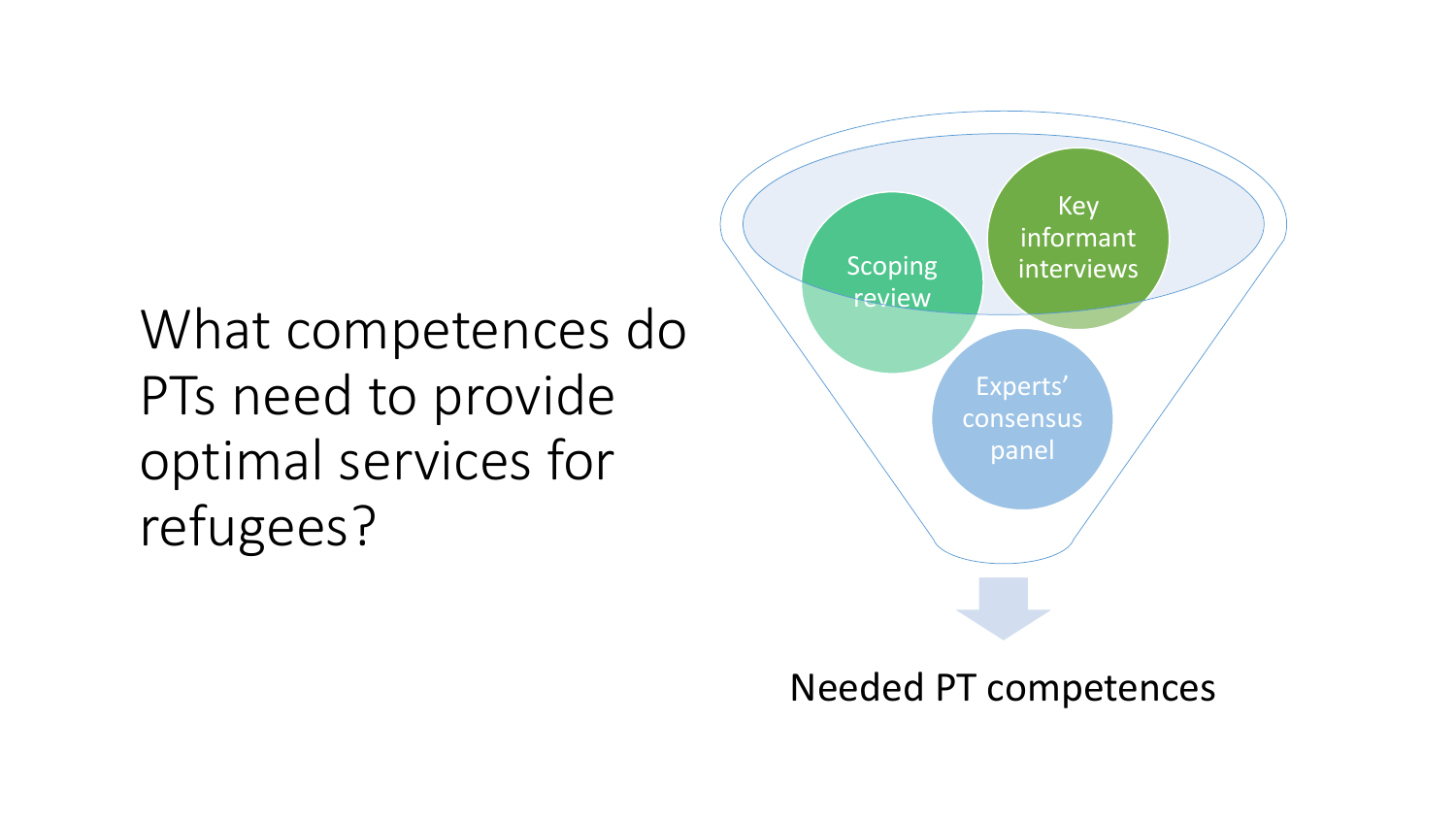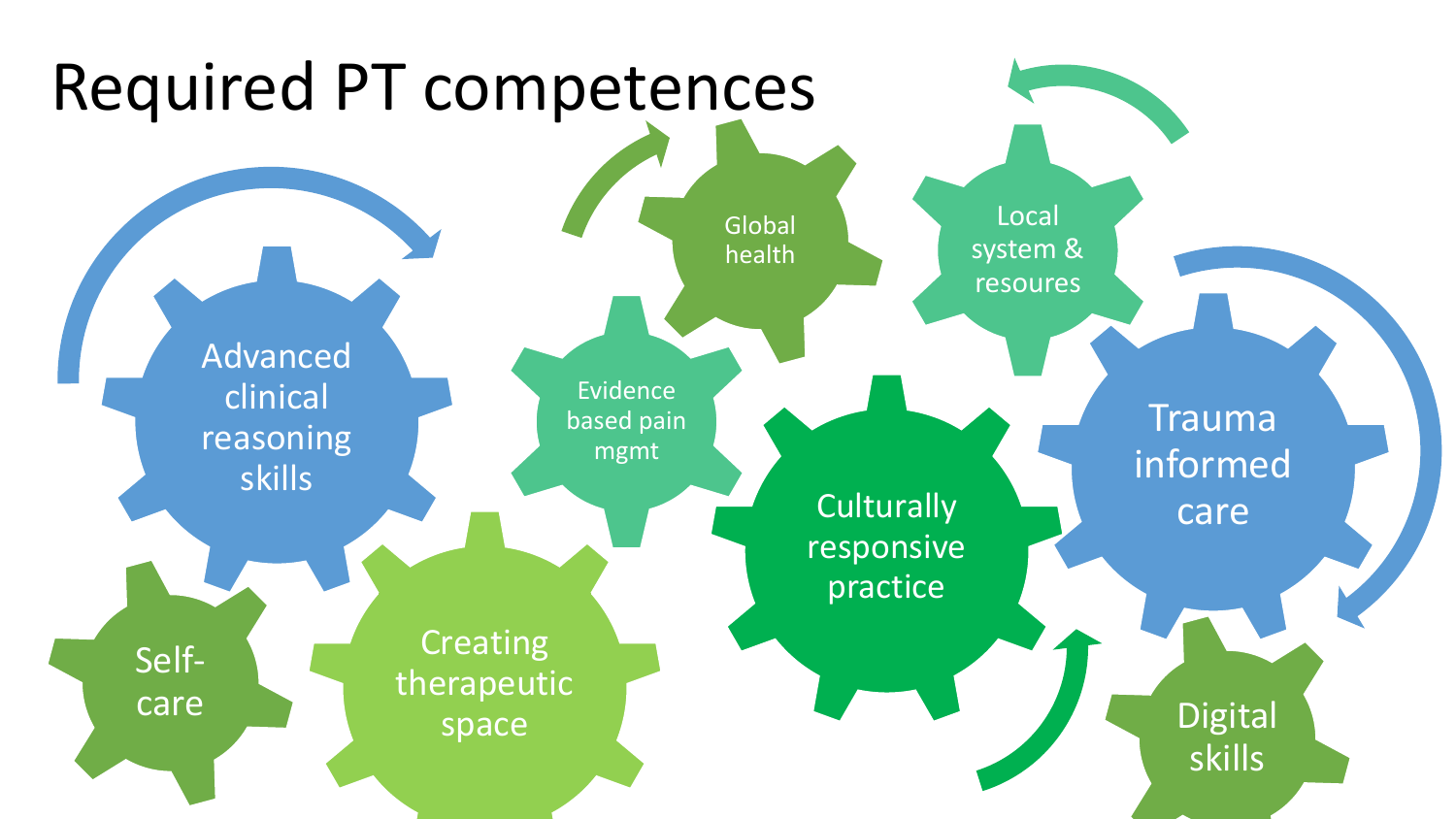## What is next?

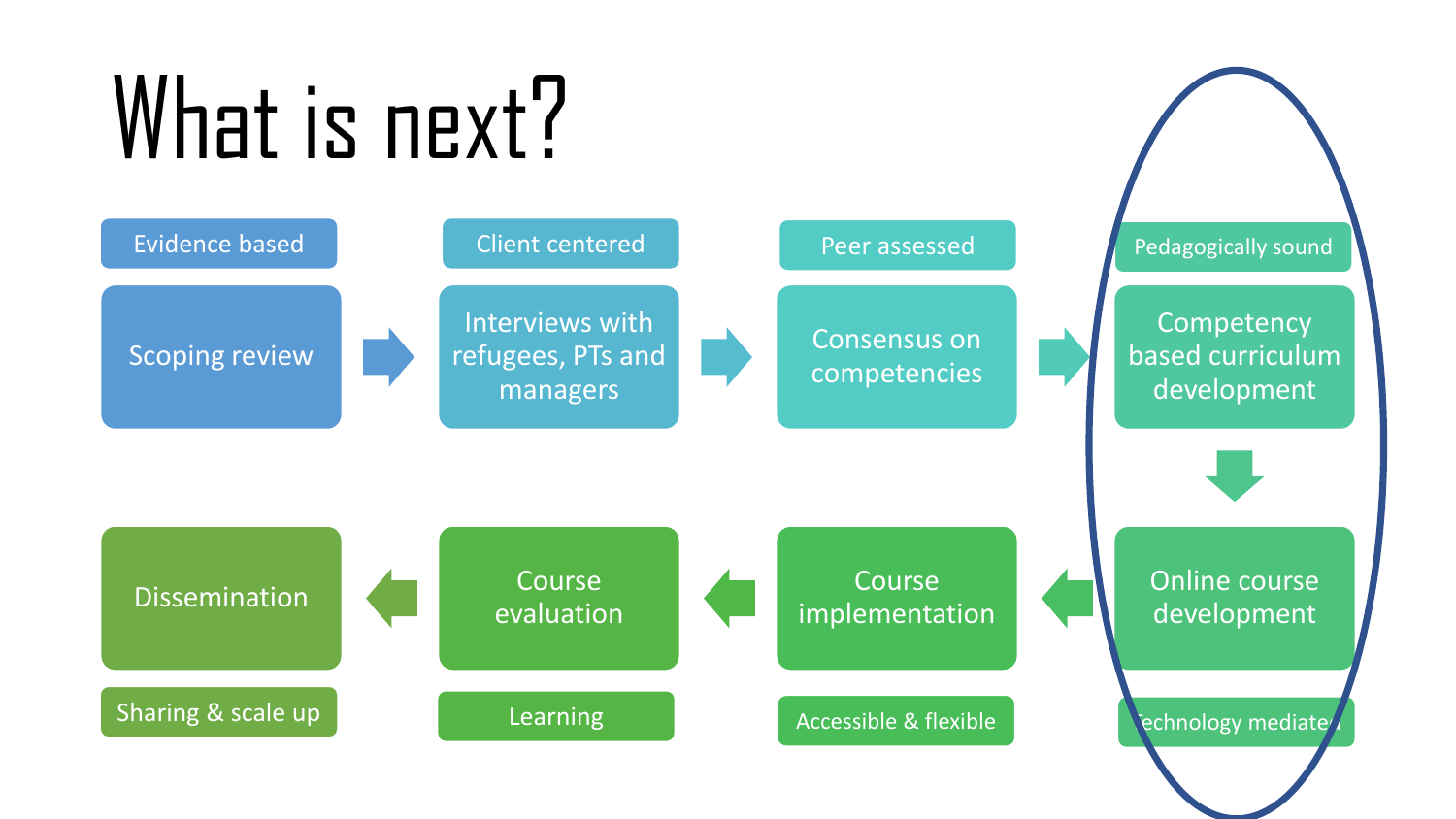

### PREP goes online!

Next phase is to develop a curriculum relevant to the labour market that builds high quality skills and competencies of physiotherapists to provide services for refugees, using open education and innovative practices in a digital era.